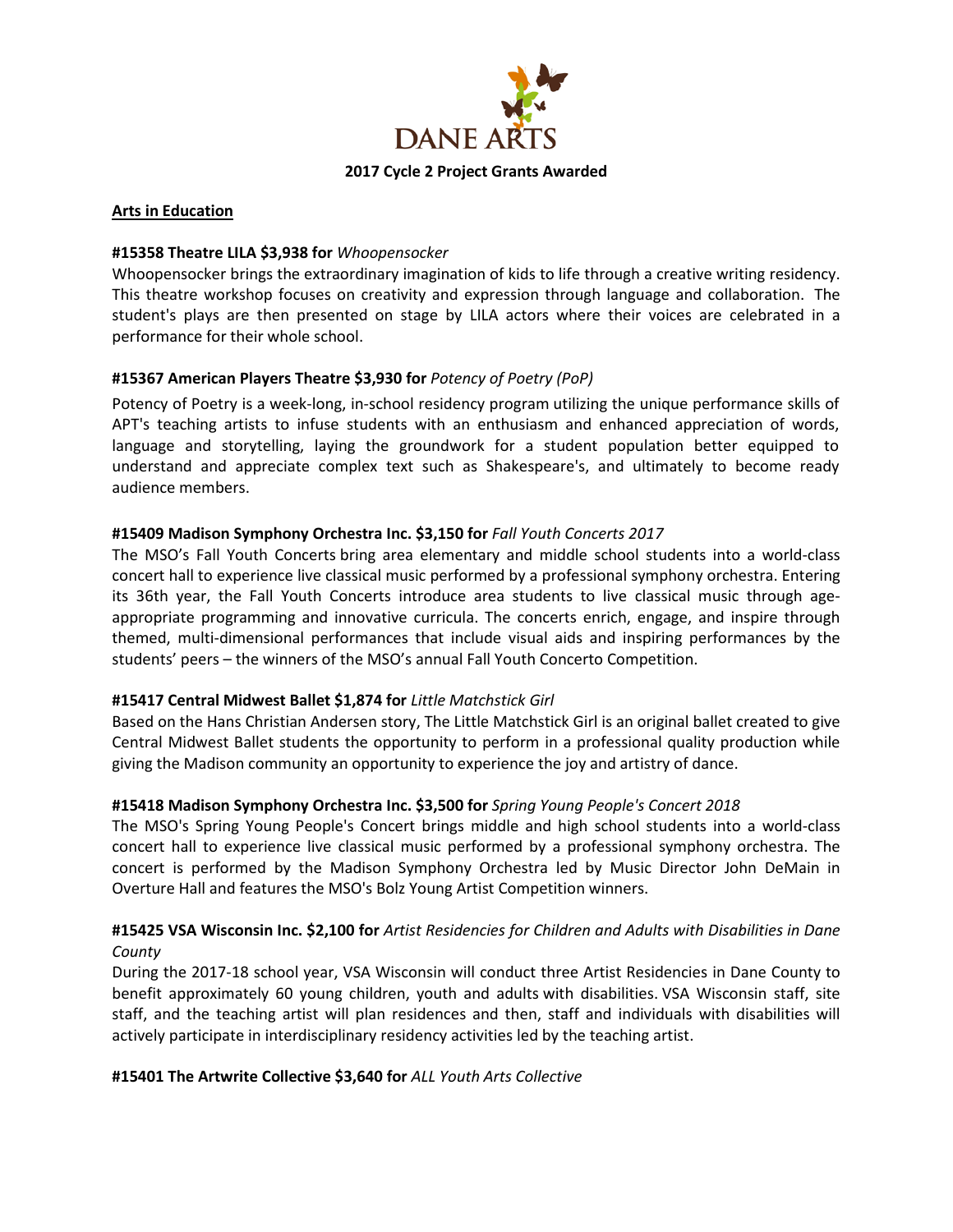

The ALL Youth Arts Collective is a program for creative youth development among Dane County youth and a professional development program for the facilitating teaching artists. Teaching artists will mentor middle and high school students in literary arts, visual arts, and community arts leadership in a group setting for a semester.

### **Dance**

## **#15374 Cycropia Aerial Dance, Inc. \$1,936 for** *Spring show production of new and existing aerial dance works*

Cycropia Aerial Dance is a 12-member collective that will present a full-length production of aerial works in three performances. Six to eight advanced student flyers will also perform with the collective.

### **#15375 Kanopy Dance Theatre Inc. \$2,450 for** *Kanopy Dance Company presents `Dark Tales`*

Kanopy Dance is pleased to collaborate with internationally renowned movement theatre Company Theatre de l'Ange Fou on two tales from the somber end of the spectrum; "Bluebeard Through The Looking-Glass Darkly" and "The Melancholy of Angels." Then witness a modern response to violence against women in former Martha Graham Principal Dancer Sandra Kaufmann's award winning "A People's Cry." Finally, consider Kanopy Co Artistic Director Lisa Thurrell's "Lamentation Variation," inspired by Martha Graham's masterwork of grief personified.

# **#15384 Performing Ourselves - UW Madison Dance Dept. \$4,320 for** *Performing Ourselves: Community Connection through Dance*

Performing Ourselves is a community dance program combining dance education, dance/movement therapy principles and performance to empower low income youth in the areas of embodiment, selfconcept and resiliency. The Performing Ourselves curriculum has an innovative model, combining the strengths of both dance education and dance/movement therapy to offer a program that reaches beyond the norm of traditional dance programming.

## **#15416 Kanopy Dance Theatre Inc. \$2,625 for** *Kanopy Dance Company presents `Radiance`*

Kanopy Dance presents "*Radiance*." Celebrate 50 years of extraordinary, radiant choreography created by Lonny Joseph Gordon, including his piece "Radiant Shaman" and a new work for Kanopy Dance called "Bench, Benches, Benchmark." Enjoy Chicago based company *Winifred Haun & Dancers* performing "Trashed." Then bask in the glowing work of the Kanopy family, with original pieces by Company members and local guest artists Kiro Kopulos and Georgia Corner.

### **Multidisciplinary Arts/Culture**

## **#15353 Simpson Street Free Press, \$1,275 for** *Where in Dane County is the Simpson Street Free Press? The Arts and Local History Come Alive for Young readers and writers*.

The Simpson Street Free Press brings local history, music, and the arts alive for young readers through journalism. Coverage on the arts and history by young authors is rigorous, project-based, covers core academic subjects, and writing-for-publication curriculum. Stories produced by young readers give their peers fascinating content that celebrates history and the arts in Dane County.

**#15371 Opera for the Young, Inc., \$1,500 for** *Family Opera Day featuring `Rusalka`*.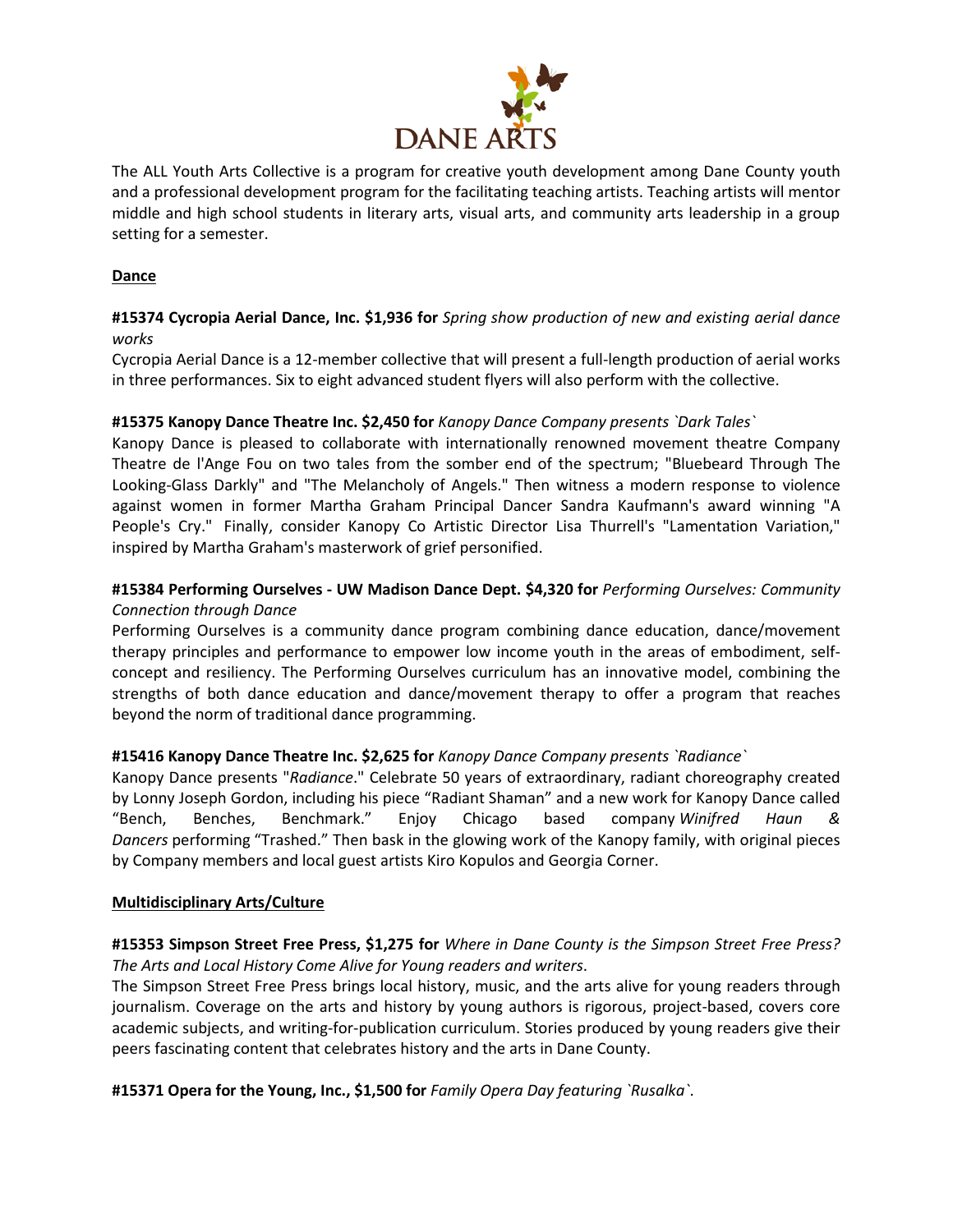

Opera for the Young presents its  $8<sup>th</sup>$  annual Family Opera Day at the Overture Center for the Performing Arts. A free performance of "Rusalka" will be complemented with workshops in theater, music, and design with assistance from the Madison Youth Choirs and Madison Children's Museum. Family Opera Day will also include a movement workshop on the Rotunda Stage led by a children's yoga instructor.

### **#15386 Africasong Communications, Inc. \$2,494 for** *38th Annual State of Wisconsin Tribute & Ceremony honoring Dr. Martin Luther King, Jr.*

The *38th Annual Tribute & Ceremony* honoring the legacy of civil rights leader, Dr. Martin Luther King, Jr through words, music draws a diverse audience with thousands more, who listen live to the program on WI Public Radio and view an edited broadcast on WI Public Television. Wisconsin's Tribute and Ceremony has historical significance as the oldest such King celebration in the nation. The program includes an invocation, dance and music performances, brief speeches, and concludes with a young student's recitation of a portion of Dr. King's moving *I Have a Dream* speech.

## **#15399 Theatre LILA \$3,938 for** *LINES: a Theatre LILA invention*

Theatre LILA brings together female playwrights of color in a fierce, honest portrayal of the lines that separate and connect us. This bold, new production hopes to inspire, provoke, build compassion and be a catalyst for change. LINES will premiere at Overture Center, April 2018.

## **#15400 TAPIT/new works \$1,800 for** *First Person Quite Singular: Celebrating the Monologues & Artistry of Ruth Draper*

In "First Person Quite Singular: Celebrating the Art & Monologues of Ruth Draper," a production for Women's History Month 2018, TAPIT/new works Ensemble Theater brings together a diverse collection of Dane County's accomplished female actors to honor an inspirational woman of the American theater and welcome the next generation of female performers.

### **#15402 Overture Center Foundation \$3,278 for** *International Festival 2018*

On February 24, 2018, Dane County residents will again have the opportunity to participate in Overture's *International Festival* to connect with cultures, languages and people representing countries from all over the world. In 2017, over 25 cultures were represented and with an estimated attendance at over 16,000 people.

### **#15412 City of Madison \$3,000 for** *Madison Maker Faire 2018*

The third annual Madison Maker Faire is a family-friendly festival of invention, creativity and resourcefulness, and a celebration of the Maker movement. Part science fair, part county fair, and part something entirely new, Maker Faire is an all-ages gathering of artists, musicians, tech enthusiasts, crafters, educators, tinkerers, hobbyists, engineers, science clubs, authors, students, local organizations and commercial exhibitors.

### **#15424 Wisconsin IceCube Particle Astrophysics Center (WIPAC) \$3,150 for** *"ALL 4 SCI: Engaging Students and the Public in Science through the Arts"*

ALL 4 SCI brings together six teams of scientists, writers, and artists that will mentor six teams of high school students to produce original visual, literary, or performance-based artwork inspired by a scientific topic related to research done at WIPAC or in the Department of Physics at UW–Madison.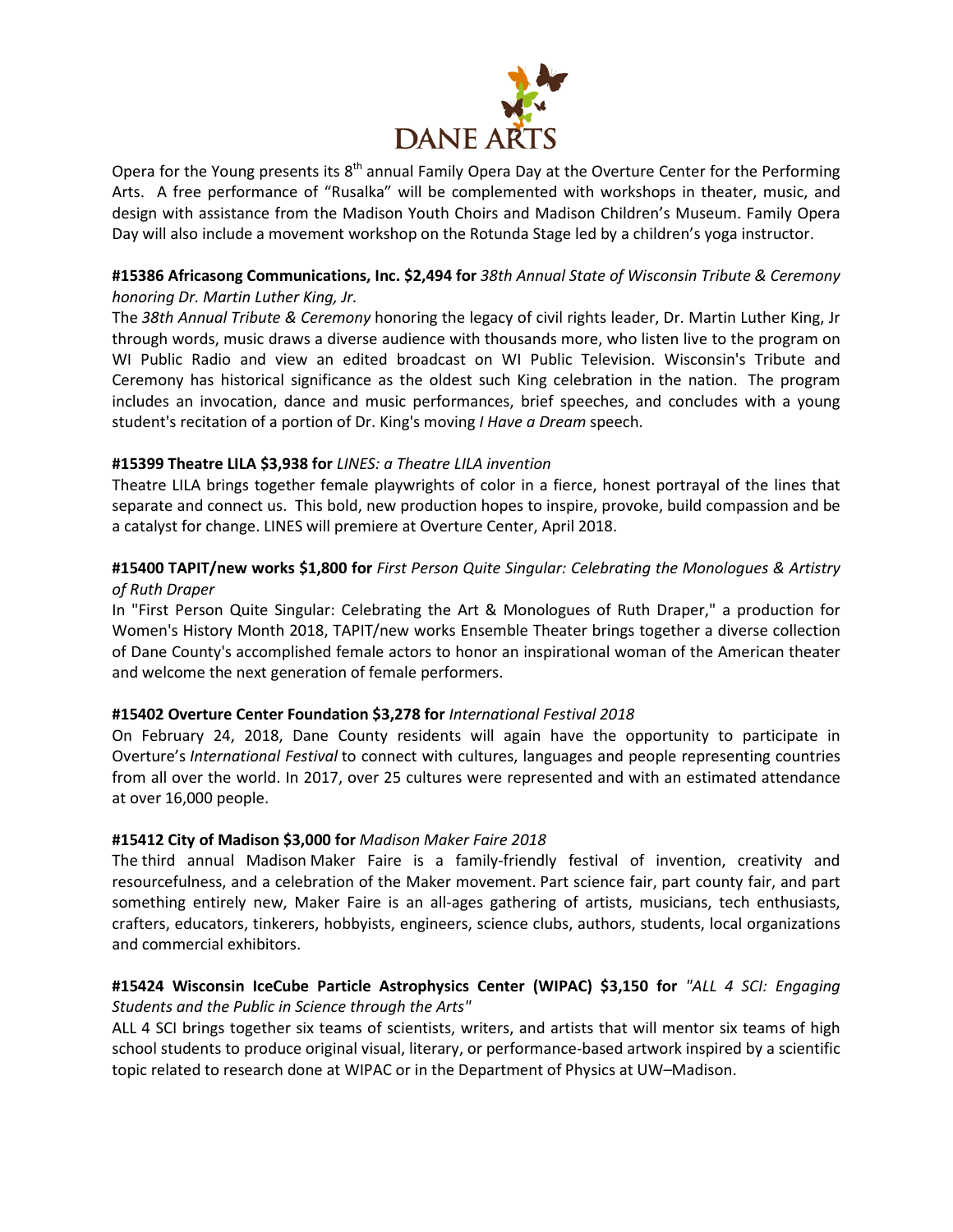

#### **Music**

## **#15351 Madison Music Collective \$3,339 for** *"InDIGenous Jazz Spring 2018 Concert Series: Showcasing Music Composed and Performed by Local Jazz Musicians*

The InDIGenous Jazz series presents new, original music composed and performed by local jazz musicians and in a wide variety of jazz styles. Each concert is two hour-long sets of music, plus a Q&A session with performers.

## **#15361 Madison Youth Choirs \$2,591 for** *8th Annual Madison Boychoir Festival*

The Madison Boychoir Festival welcomes a diverse group of over 450 young men in grade 2-12 for a daylong celebration of choral music, culminating in a free concert for the community. The performance will feature a vibrant selection of multicultural choral literature stemming from a variety of languages and musical traditions.

## **#15362 Wisconsin Youth Symphony Orchestras, Inc. \$3,302 for** *The Diane Ballweg Winterfest Concert Series*

The Diane Ballweg Winterfest Concerts, performed by WYSO's five orchestras comprised of 485 young musicians, feature the most challenging repertoire of the year. These performances inspire WYSO members to increase their instrumental skills, listen closely to fellow musicians, and give a stunning display of their talents to an appreciative audience.

### **#15363 Madison Youth Choirs Madison Youth Choirs' \$3,778 for** *2018 Spring Concert Series*

In a School and Community Outreach Tour and a series of three concert performances, Madison Youth Choirs' nine performing ensembles will explore a variety of classical and contemporary choral literature using humor as a lens to examine how composers use irony, incongruity, defied expectations and satire to encourage audience members to re-examine a variety of pre-conceived ideas and assumptions.

## **#15364 Middleton Community Orchestra \$3,675 for** *2018 Winter and Spring Concerts Celebrating MCO's Eighth Season*

Performed by outstanding, amateur musicians from Dane County in collaboration with some of classical music's brightest stars who have ties to the area, MCO's Winter and Spring Concerts are affordable, accessible community events perfect for audiences of ALL ages.

## **#15382 Madison Choral Project Madison Choral Project's \$2,792 for** *2017 Winter Concert Series and Choral Education Workshops*

The Madison Choral Project, a fully professional choir, will welcome a diverse audience to a winter concert series celebrating multiple faith traditions through carefully curated selections of choral music, spoken readings, and audience-participation singing. The Madison Choral Project will also conduct free choral education workshops and pre-concert performance previews for diverse audiences that have been previously underserved by professional performing arts.

### **#15383 Madison Choral Project Madison Choral Project \$2,880 for** *`Drown'd in One Endless Day`*

The Madison Choral Project, a fully professional choir, will present the concert series *Drown'd In One Endless Day* featuring a world premiere by Wisconsin composer Eric William Barnum, as well as classical and contemporary choral works exploring the transformational moments when time seems to stop. The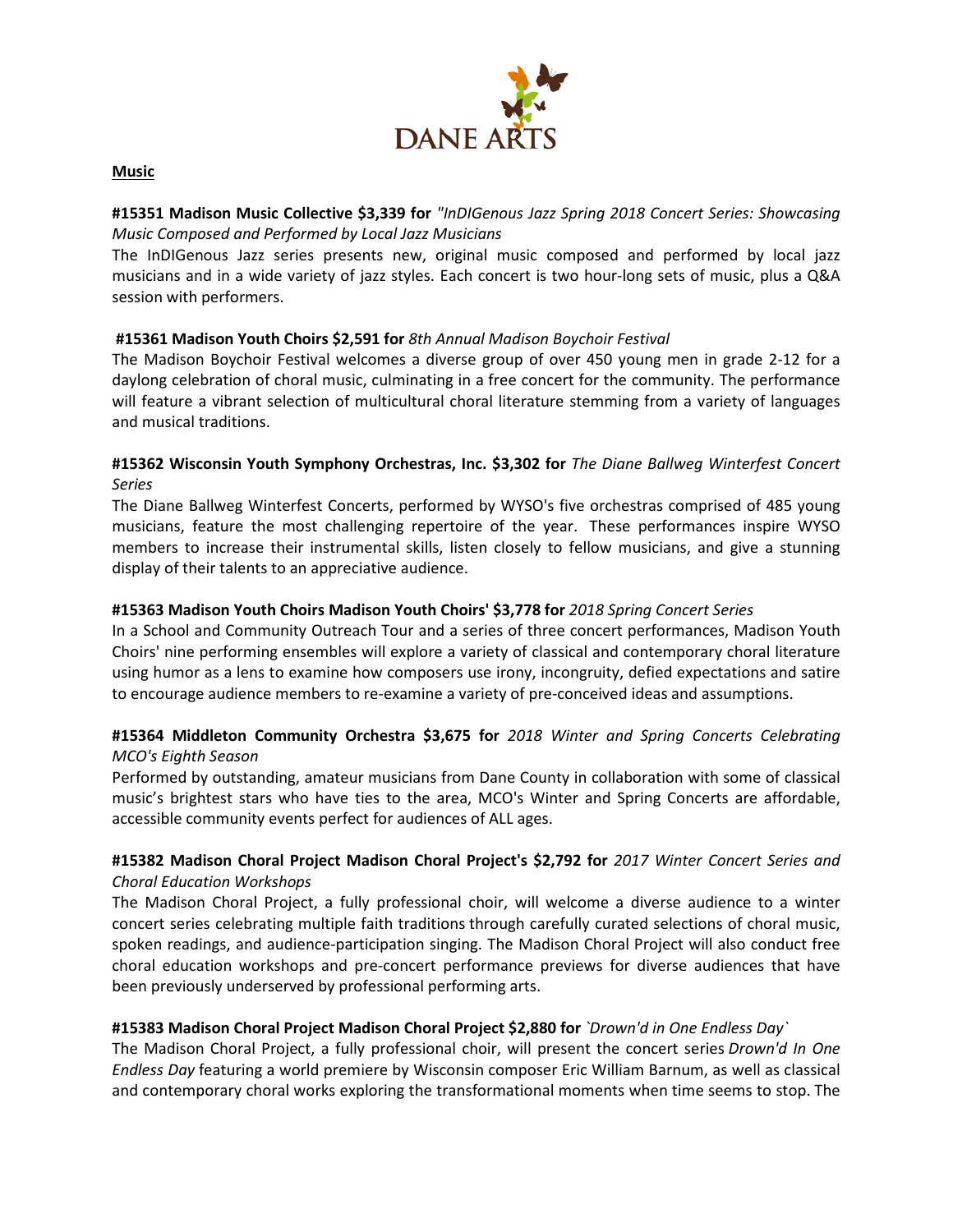

Madison Choral Project will also conduct free choral education workshops and pre-concert performance previews for diverse audiences that have been previously underserved by professional performing arts.

## **#15387 Wisconsin Youth Symphony Orchestras, Inc. \$2,759 for** *Eugenie Mayer Bolz Family Spring Concerts*

The Bolz Spring Concerts serve as the last performances of the WYSO season, and their diverse orchestra members are able to showcase their musical progress from the beginning of the season including instrumental mastery, poise and confidence and musical understanding.

## **#15389 Greater Madison Jazz Consortium \$3,645 for** *"Enriching Jazz Education for Madison's Elementary and Middle School Students"*

"Enriching Jazz Education for Madison's Elementary and Middle School Students" provides MMSD students access to high-quality jazz music experiences and helps address lack of familiarity with this American art form. This project will enable MMSD students to learn from locally-based musicians who share their love of jazz and improvisation with students.

### **#15398 Madison Opera, Inc. \$3,938 for** *Youth Engagement Programs 2017-18 Season*

Madison Opera offers a range of youth engagement activities, all designed to share the magic of live professional opera with students from around Dane County, helping bridge the gap left by dwindling arts exposure and education in our schools.

### **#15405 Music con Brio, Inc. \$2,265 for** *Music con Brio's Sixth Annual Community Concert Series*

In 2017-18, Music con Brio will perform two community concerts in Madison, working in partnership with diverse local professional artists and exploring new styles of music: string quartet and jazz. These concerts will provide motivating performance opportunities for our students, outreach to the wider community, and exciting collaborations across arts organizations.

### **#15406 City of Madison \$2,345 for** *Concerts on the Rooftop at Monona Terrace*

For more than a decade, Concerts on the Rooftop at Monona Terrace has provided an opportunity for thousands of music fans to enjoy the spirit of Dane County in a world class venue at no charge. The six concerts showcase a variety of music, opportunities for dance, great food and spectacular views.

### **#15411 PEBOGA \$3,488 for** *2017 Fall Gospel Fest*

Fall Gospel Fest is a one-day inspirational music event that serves as a platform for both contemporary and traditional gospel music and features national recording artists who share the stage with local artists.

### **#15422 Dimensions in Sound & The Studio Orchestra Inc \$1,905 for** *Senior Living Establishments Concerts*

Dimensions in Sound and The Studio Orchestra are non-profit ensembles, fifty volunteer musicians, dedicated to performing big band era and orchestral music. We bring professional quality music to senior living facility residents who are no longer able to seek out this music due to advanced age or disabilities.

### **#15423 Arts & Literature Laboratory, Inc. \$2,450 for** *Spring Jazz & Experimental Music Series*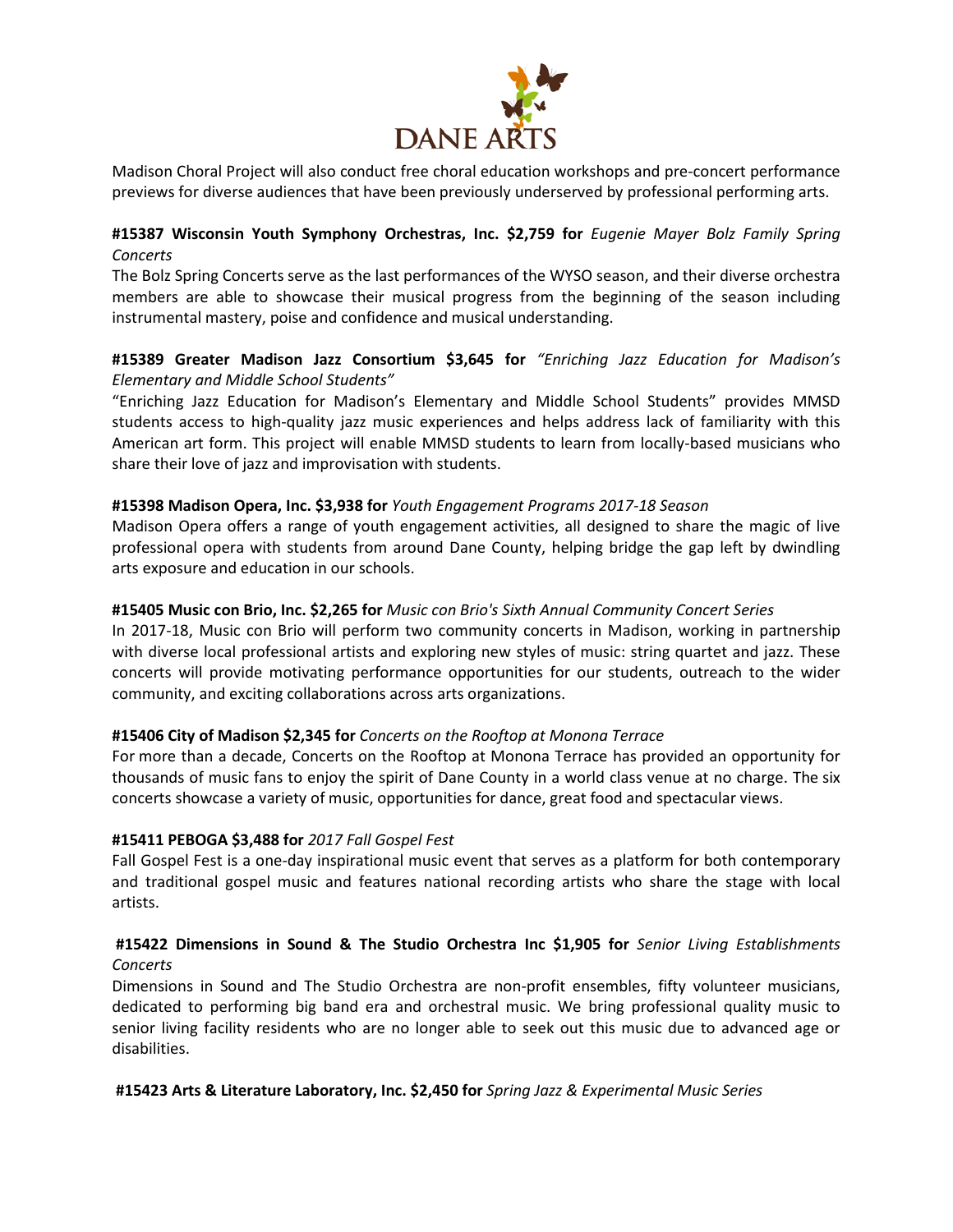

Arts + Literature Laboratory's jazz and experimental music series showcases renowned avant-garde musicians and rising stars in progressive jazz and other genres from across the country alongside talented artists from Dane County and throughout Wisconsin.

## **Theatre**

### **#15349 Music Theatre of Madison \$1,475 for** *Hephaestus: Workshop*

*Hephaestus*, a story about the Greek god of artisans, who is frequently overshadowed and pines for the beautiful Aphrodite, is written by Nathan Fosbinder, a LaFollette High School graduate. The *Hephaestus* workshop with Fosbinder will offer audiences and artists the opportunity to immerse themselves in what it takes to create a new musical theatre piece. Audiences who follow the workshop process will have the opportunity to track the show from its early development stages into seeing it fully realized in the summer of 2019.

### **#15379 Children's Theater of Madison \$3,038 for** *Tuck Everlasting*

The beloved children's novel *Tuck Everlasting* was recently adapted into a Broadway musical and the Children's Theater of Madison will present the regional premier. The production will feature a live orchestra and simple yet evocative production design to bring the audience into the experience by using the full theater environment. The production will resonate with hundreds of youth who read the novel, and it will be a tribute to the story's original author, Natalie Babbitt, who died just last year.

### **#15380 Children's Theater of Madison \$3,038 for** *The Miraculous Journey of Edward Tulane*

Children's Theater of Madison will present the South-Central Wisconsin premiere of Newberry-award winning novel, *The Miraculous Journey of Edward Tulane*, adapted for the stage by Dwayne Hartford. The production will feature imaginative staging and a small ensemble of actors, both children and professional adult actors. This epic story will touch, move and inspire children and adults alike.

## **#15407 Forward Theater \$4,725 for** *`Exit Strategy` production and community engagement activities*

Forward Theater will produce one of the first regional productions of Ike Holter's *Exit Strategy* to be directed by Marti Gobel. This timely story set in the teachers' lounge of a failing public high school features a diverse cast of underdogs on a no-holds-barred journey to save their school and, with it, their community. This play will not only be a compelling and entertaining experience for our audience, but also will provide a catalyst for fresh conversations about the equity issues in our own school system.

### **#15460 PlayTime Productions \$2,450 for the** *Little Match Girl*

A young girl tries to sell matches to support her family as a cold, windy New Year's Eve approaches in *Little Match Girl*. Witness the adventures she encounters as the touring children's troupe, PlayTime Productions, brings another classic tale to life on stage at 15 Dane County venues, at low cost for the entire family.

### **#15492 PlayTime Productions \$2,450 for** *The Reluctant Dragon*

A youngster befriends a peace-loving dragon as a famed dragon slayer arrives to rid the area of this socalled menace. Through friendship and diplomacy people come to accept the amiable Reluctant Dragon. PlayTime Productions inflates this classic tale to life at venues across Dane County venues for a low cost for the entire family.